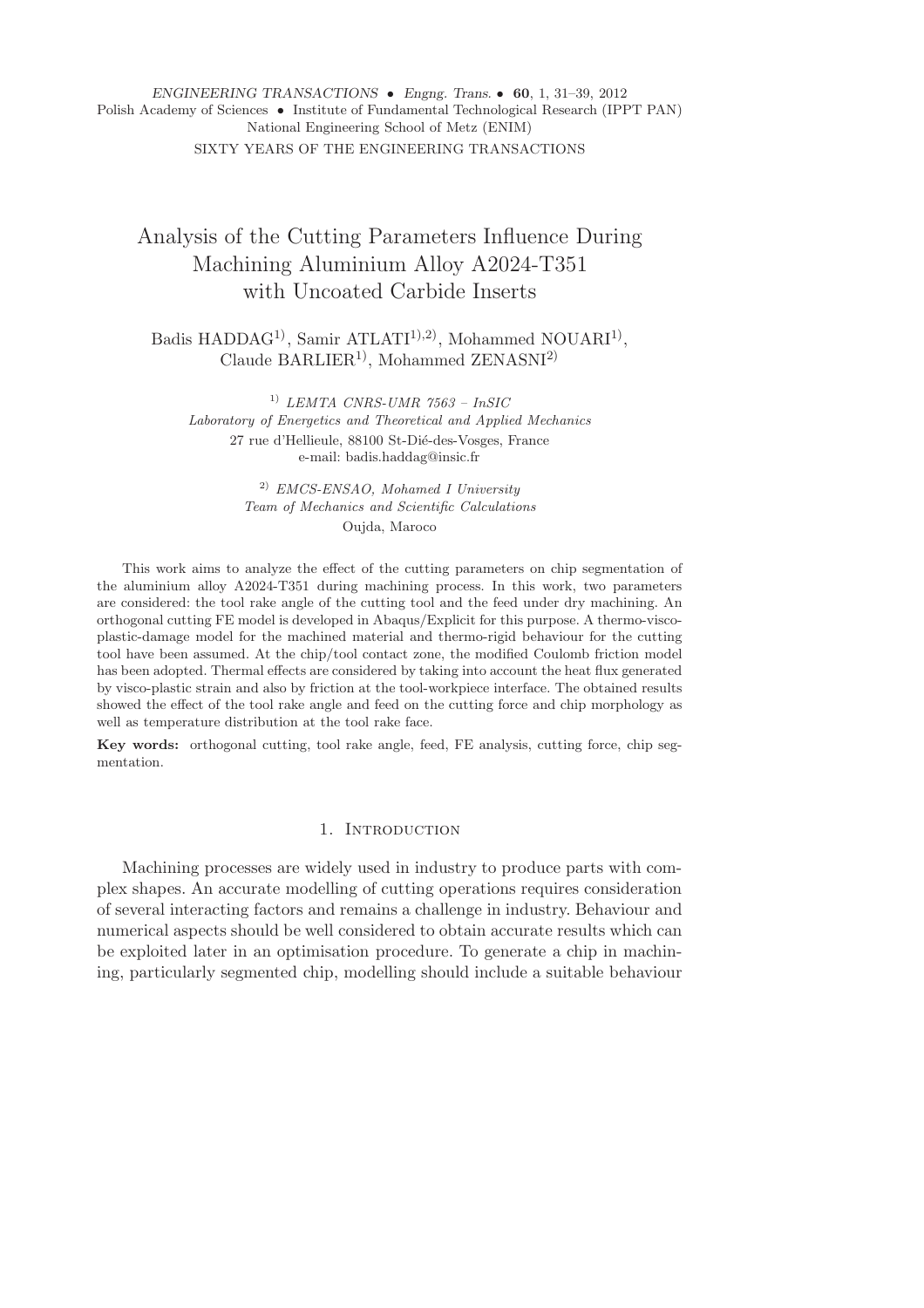law for the workpiece and cutting tool, taking into account work-hardening, strain-rate and temperature effects [2], and adequate contact behaviour at the workpiece-tool interface. A thermo-mechanical coupling should be considered, like the evolution of the heat generated by inelastic strain in the workpiece material and by friction between the chip and tool [3].

To analyse the chip formation process in machining several studies have been carried out following the analytical approach (e.g., [7, 8]). With the development of numerical methods and computation codes simulation of more realistic machining case became possible. The Finite Element (FE) method is widely used for this purpose [3]. Recently, the Smoothed Particle Hydrodynamics (SPH) method has been also applied to analyse cutting processes [4]. In the present paper, an orthogonal cutting operation has been analysed by FE simulations, using Abaqus/Explicit software [1], to analyse both the tool rake angle and feed rate effects on the cutting force, chip morphology as well as temperature distribution at the tool rake face during machining aluminium alloy A2024-T351 with uncoated carbide inserts.

#### 2. Modelling considerations

Since the machining involves intense thermo-mechanical phenomena, each material point in the cutting tool and the workpiece should satisfy simultaneously two equilibrium equations:

(2.1) 
$$
\operatorname{div} \sigma + f_v = \rho \ddot{u} \quad \text{and} \quad k \nabla^2 T - \rho c_p \dot{T} + \dot{q} = 0,
$$

where  $\sigma$  is the Cauchy stress tensor,  $f_v$  is the body forces,  $\ddot{u}$  is the acceleration, T is the temperature,  $\rho$  is the material density, k is the thermal conductivity,  $c_p$ is the thermal capacity, and  $\dot{q}$  is the heat source. These equations are strongly nonlinear and coupled, since the stress  $\sigma$  depends on the temperature T via the material behaviour law, as it can be seen in the relationships  $(2.2)$ – $(2.3)$ . Also, a part of the mechanical inelastic work is to transform to heat, so a part of the heat flux  $\dot{q}$  is a function of the flow stress and plastic strain (see Eq. (2.5)). Moreover, in the contact zone a part of  $\dot{q}$  is generated by the friction process (see Eq. (2.7)). The heat flux can then be written as  $\dot{q} = \dot{q}_p + \dot{q}_f$ , where  $\dot{q}_p$  and  $\dot{q}_f$  are the heat fluxes due to inelastic and friction work, respectively.

#### *2.1. Constitutive model*

To represent the behaviour of the workpiece material during machining a Johnson-Cook visco-plastic-damage model has been adopted. The flow stress is given by the following constitutive equation:

(2.2) 
$$
\overline{\sigma} = \left[A + B(\overline{\epsilon}^p)^n\right] \left[1 + C \ln(\dot{\overline{\epsilon}}^p/\dot{\overline{\epsilon}}_0)\right] \left[1 - \left((T - T_0)/(T_m - T_0)\right)^m\right],
$$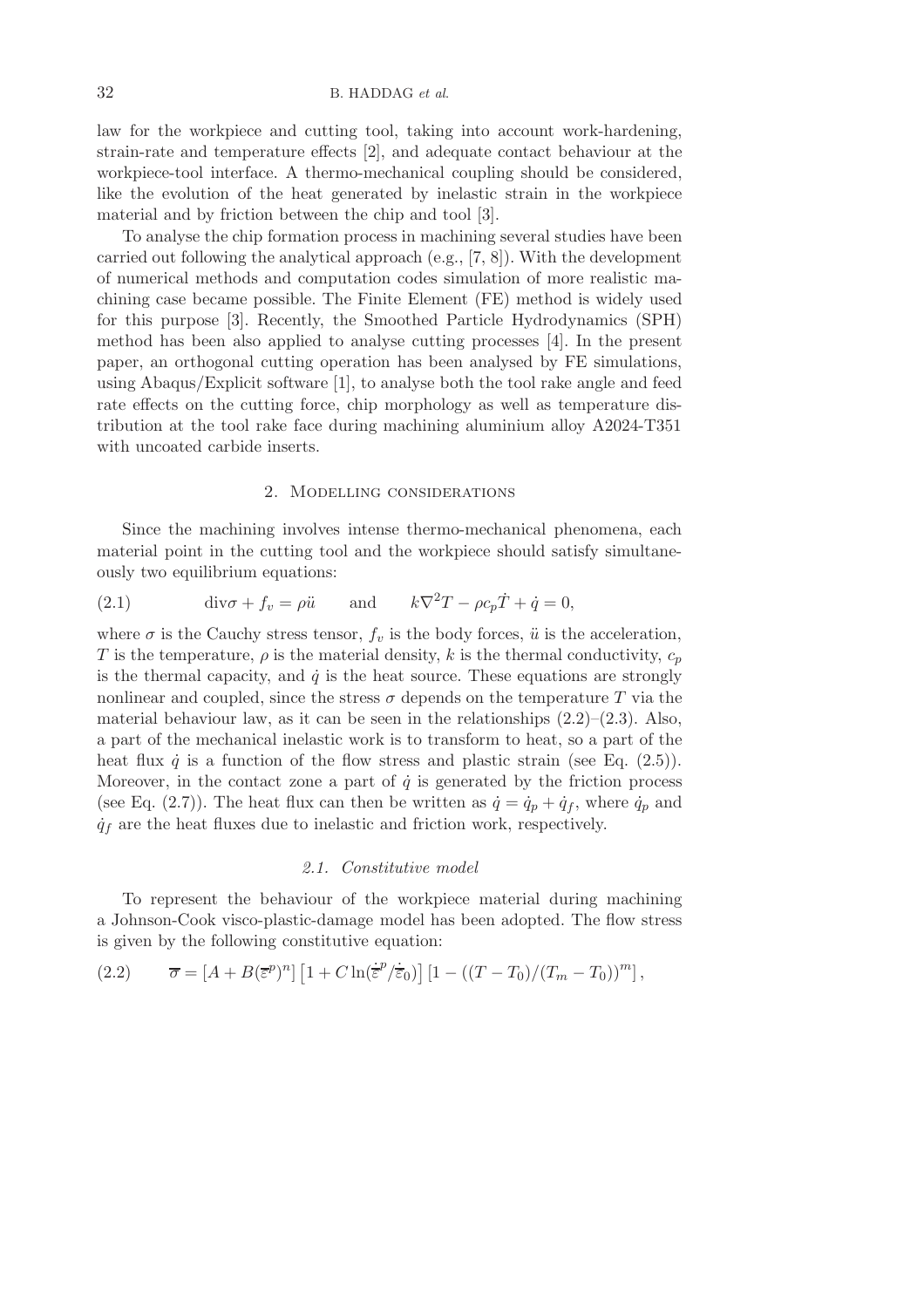where A, B, C, m, and n are the material parameters,  $\bar{\epsilon}^p$  is the Von Mises equivalent plastic strain,  $\dot{\vec{\varepsilon}}^p$  is the strain rate,  $\dot{\vec{\varepsilon}}_0$  is the reference equivalent plastic strain rate,  $T_m$  and  $T_0$  are, respectively, the material melting and reference ambient temperatures. The fracture behaviour is described by a damage initiation criterion and a damage evolution law up to fracture. The damage initiation criterion is given by:

(2.3) 
$$
\omega_d = \int \frac{d\overline{\varepsilon}^p}{\overline{\varepsilon}_d^p} \quad \text{with} \quad 0 \le \omega_d \le 1 \quad \text{and}
$$

$$
\overline{\varepsilon}_d^p = [d_1 + d_2 \exp(d_3 P/\overline{\sigma})] \left[1 + d_4 \ln \overline{\overline{\varepsilon}}^*\right] \left[1 - d_5 T^*\right],
$$

where  $\overline{\varepsilon}_d^p$  $\frac{p}{d}$  is the equivalent strain at the onset of damage, function of the stress triaxiality, plastic strain rate, and temperature, while  $d_1, ..., d_5$  are the material damage parameters. The criterion for damage initiation is met when  $\omega_d = 1$ . The true stress evolution after damage initiation ( $\omega_d = 1$ ) and the damage evolution are given by:

(2.4) 
$$
\widetilde{\sigma} = (1 - d)\overline{\sigma} \quad \text{with} \quad d = \overline{u}^p / \overline{u}_f = L\overline{\varepsilon}^p / \overline{u}_f,
$$

where  $\overline{u}^p$  is the equivalent plastic displacement and  $\overline{u}_f$  is the equivalent plastic displacement at failure, which is a function of the equivalent plastic strain  $\bar{\varepsilon}^p$ and the characteristic length L of the corresponding finite element. This law is introduced to avoid the mesh dependency during damage at the FE scale [1].

As the mechanical behaviour is affected by temperature, the mechanical plastic work generates a heat flux, which results in a temperature rise. The heat flux due to this phenomenon is described by:

$$
\dot{q}_p = \eta_p \sigma : \dot{\varepsilon}_p,
$$

where  $\eta_p$  is the plastic work conversion factor, generally taken equal to 0.9 for metals.

#### *2.2. Tool-workpiece interface behaviour*

The contact behaviour at the tool-workpiece interface is defined by the relationship between the normal friction stress  $\sigma_n$  and the shear friction stress  $\tau_f$ :

$$
\tau_f = \min(\mu \sigma_n, \tau_{\text{max}}),
$$

where  $\mu$  is the friction coefficient and  $\tau_{\text{max}}$  is the shear stress limit considered generally equal to the initial plastic flow shear stress. The friction heat flux at the contact interface is given by:

$$
\dot{q}_f = f_f \eta_f \tau_f \dot{\gamma},
$$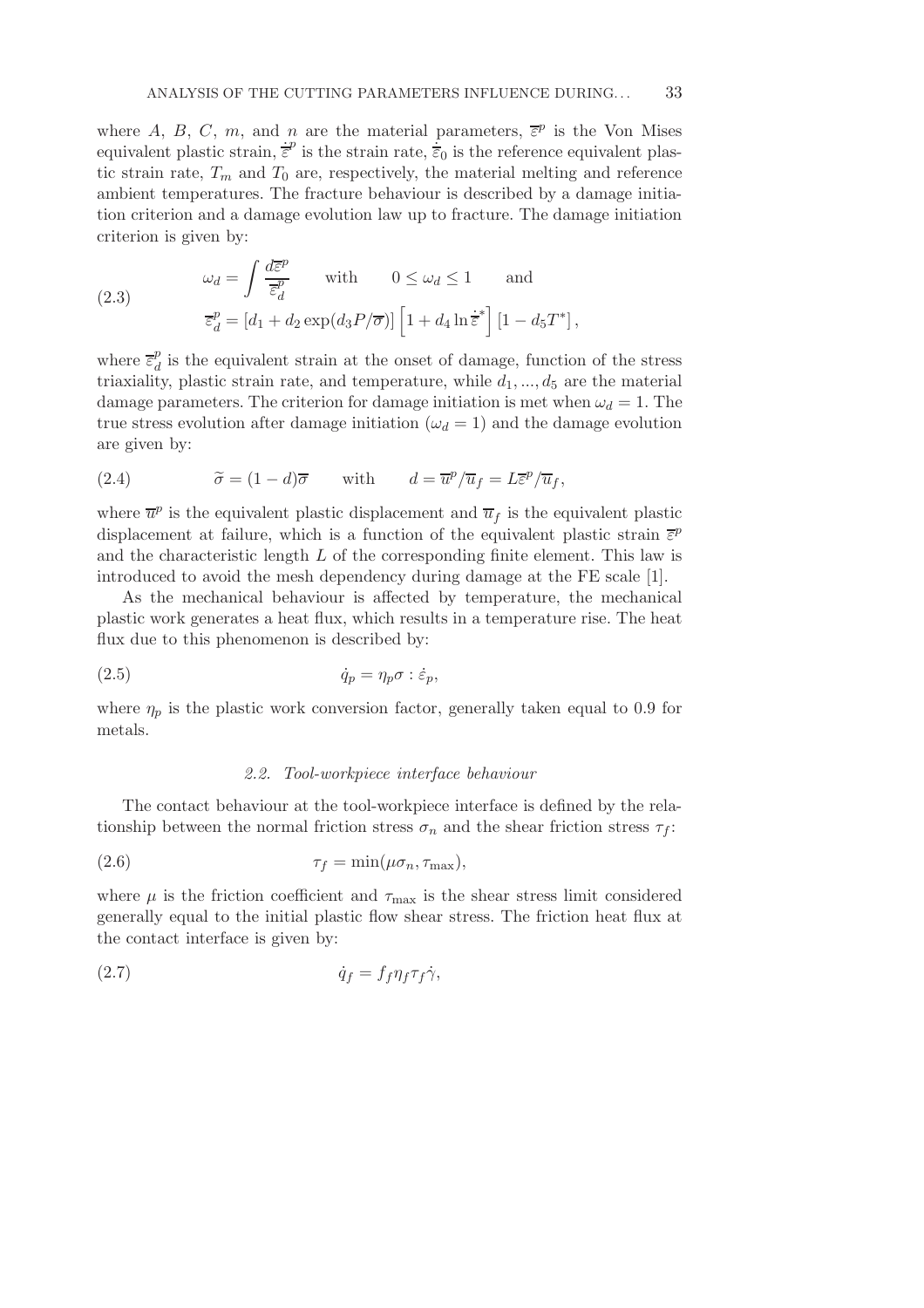where  $\dot{\gamma}$  is the sliding velocity,  $\tau_f$  is the friction stress (Eq. (2.6)),  $\eta_f$  is the frictional work conversion factor  $(\eta_f$  is assumed as equal 1), and  $f_f$  is the fraction of the thermal energy conducted into the chip. The value of  $f_f$  depends on the thermal properties of the cutting tool and workpiece materials, as well as the temperature gradient near the chip-tool interface [3]  $(f<sub>f</sub>$  is assumed as equal 0.9).

#### 3. Problem description

The problem of the orthogonal cutting test is simulated, with the cutting conditions given Table 1. The corresponding experimental tests are taken from [5]. The experimental setup used to perform the tests is shown in Fig. 1.

**Table 1. Cutting conditions: variation of feed and tool rake angle.**

]



Fig. 1. Experimental setup used for the numerical analysis [5]: a) tool geometry with different tool rake angles, b) orthogonal cutting device.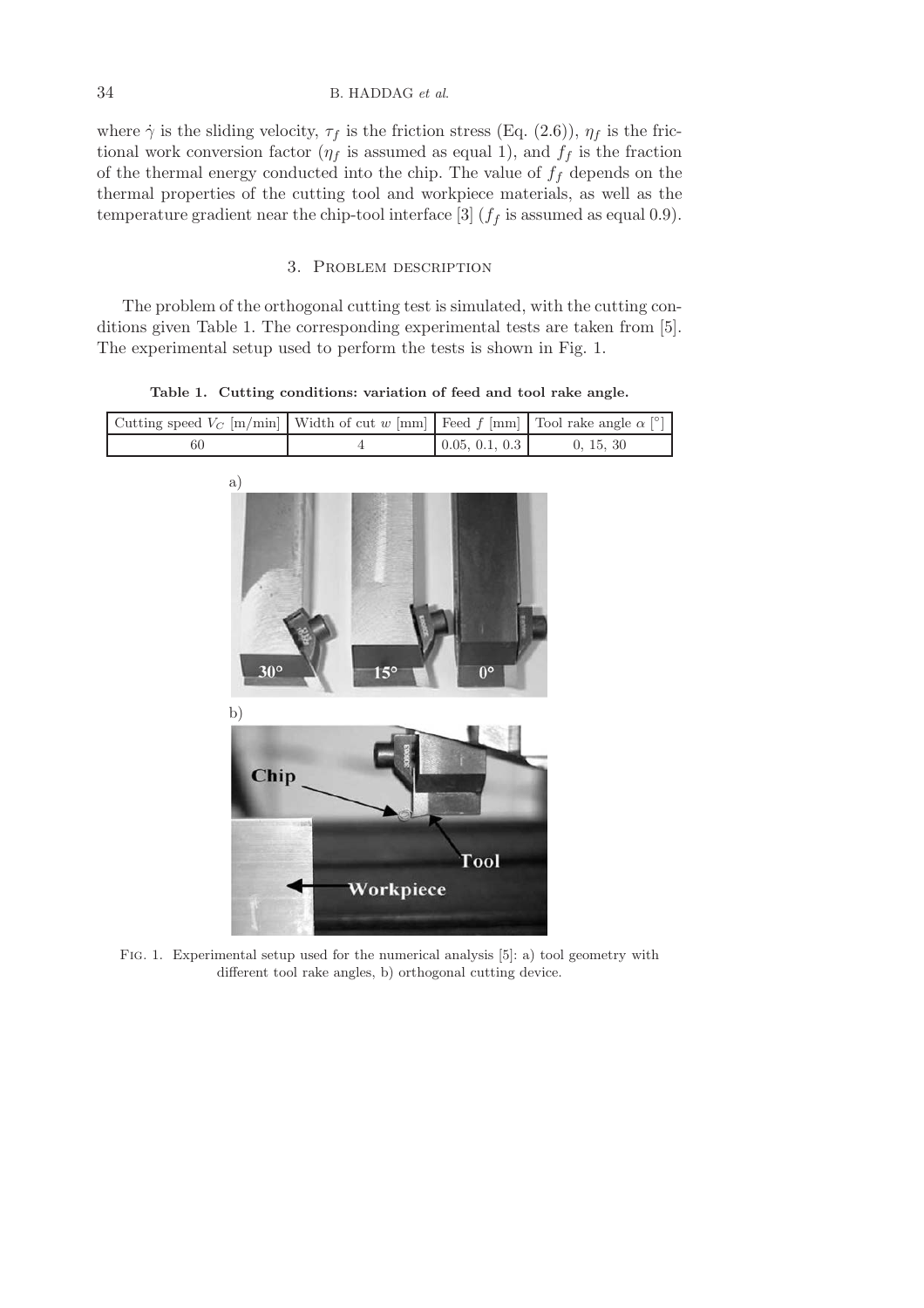Geometrical characteristics of the cutting tool and workpiece are given in Fig. 2. Basic physical properties of the workpiece and tool materials are given in Table 2 and behaviour parameters of the workpiece material are given in Table 3.



Fig. 2. Geometrical characteristics and mesh of the model.

| Table 2. Basic thermo-mechanical properties of the machined workpiece |
|-----------------------------------------------------------------------|
| and cutting tool [6].                                                 |

| Physical parameter                          | Workpiece (A2024-T351)                                                                         | Tool (WC) |  |
|---------------------------------------------|------------------------------------------------------------------------------------------------|-----------|--|
| Density, $\rho$ [kg/m <sup>3</sup> ]        | 2700                                                                                           | 11900     |  |
| Elastic modulus, E [GPa]                    | 73                                                                                             | 534       |  |
| Poisson's ratio, $\nu$                      | 0.33                                                                                           | 0.22      |  |
| Specific heat, $Cp$ [J/kg/°C]               | $Cp = 0.557T + 877.6$                                                                          | 400       |  |
| Thermal conductivity, $\lambda$ [W/m/C]     | $25 \le T \le 300$ : $\lambda = 0.247T + 114.4$<br>$300 \le T \le Tm : \lambda = 0.125T + 226$ | 50        |  |
| Thermal expansion, $\alpha$ [ $\mu$ m·m/°C] | $\alpha = 8.9 \times 10^{-3} T + 22.2$                                                         | $\times$  |  |
| $T_m$ [°C]                                  | 520                                                                                            | $\times$  |  |
| $T_0$ [°C]                                  | 25                                                                                             | 25        |  |

**Table 3. Johnson-Cook parameters of the machined workpiece [6].**

| Visco-plastic parameters |           |                  |  | Damage parameters |  |      |    |    |    |                               |
|--------------------------|-----------|------------------|--|-------------------|--|------|----|----|----|-------------------------------|
| $A$ [MPa]                | $B$ [MPa] | $\boldsymbol{n}$ |  | m                 |  | d2   | d3 | d4 | d5 | $\rm{mm}$<br>$\overline{u}$ f |
| 352                      | 440       | 0.42             |  |                   |  | 0.13 |    |    |    |                               |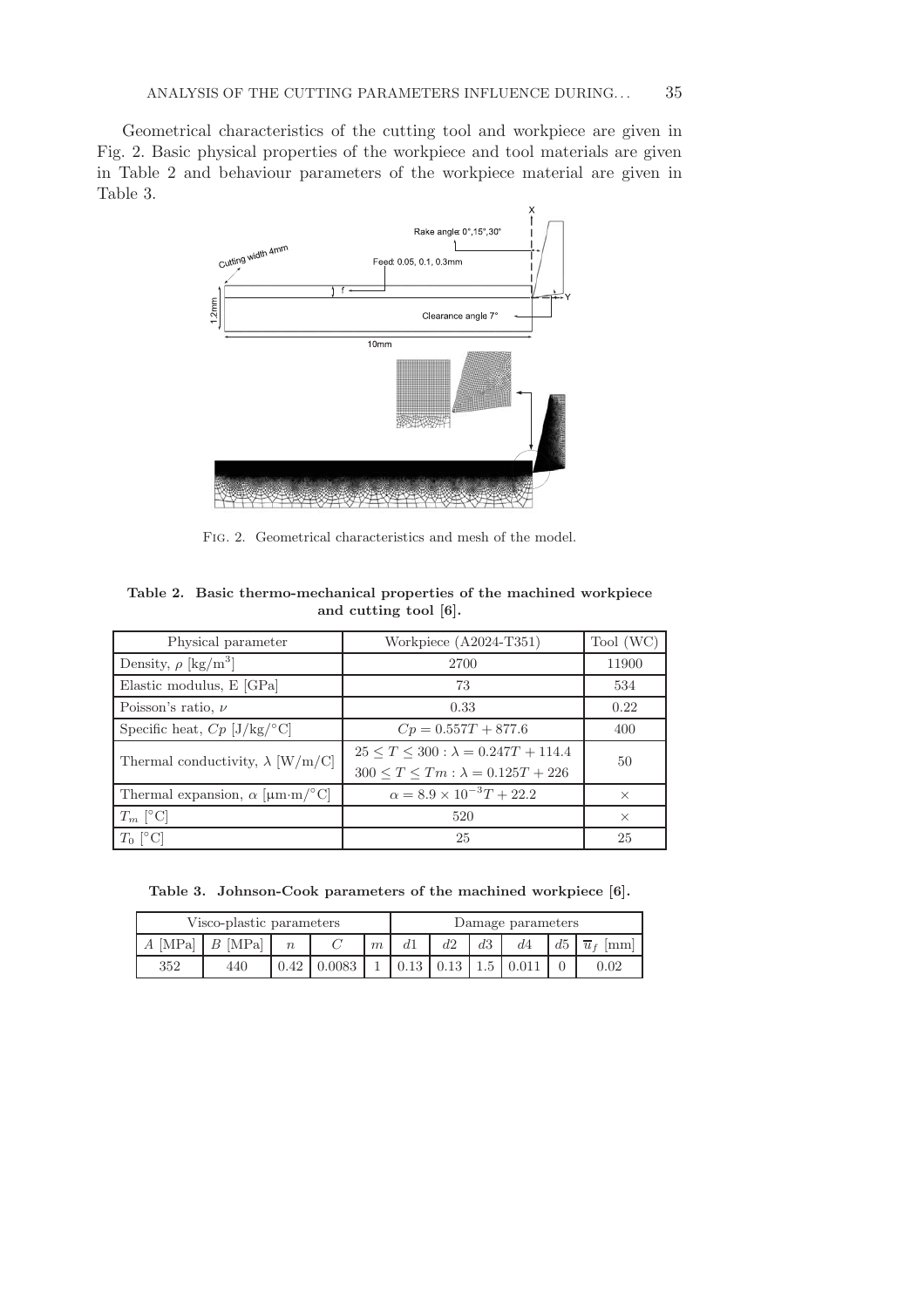#### 4. Results and analysis

## *4.1. Chip morphology*

Several numerical simulations have been performed; some of them are illustrated by Fig. 3. The comparison between the numerical and experimental results shows the direct influence of the cutting parameters on the chip morphology and the temperature distribution at the tool-chip interface. From simulations, the chip thickness and its curvature are dependent on the feed rate as well as on the tool rake angle. This point has been confirmed by experiments. For small feeds ( $f = 0.05$  and 0.1 mm), the simulation confirmed the continuous shape of chips, while for large feeds  $(f = 0.3 \text{ mm})$ , the chip segmentation is well produced compared to experimental tests. Segmentation intensity is more pronounced for high feeds and small rake angles. The segmentation process is due to the strain localisation in adiabatic shear bands where the thermal softening dominates inducing a decrease of the yield stress inside the bands.



Fig. 3. Comparison between the morphology of the experimental and numerical chips.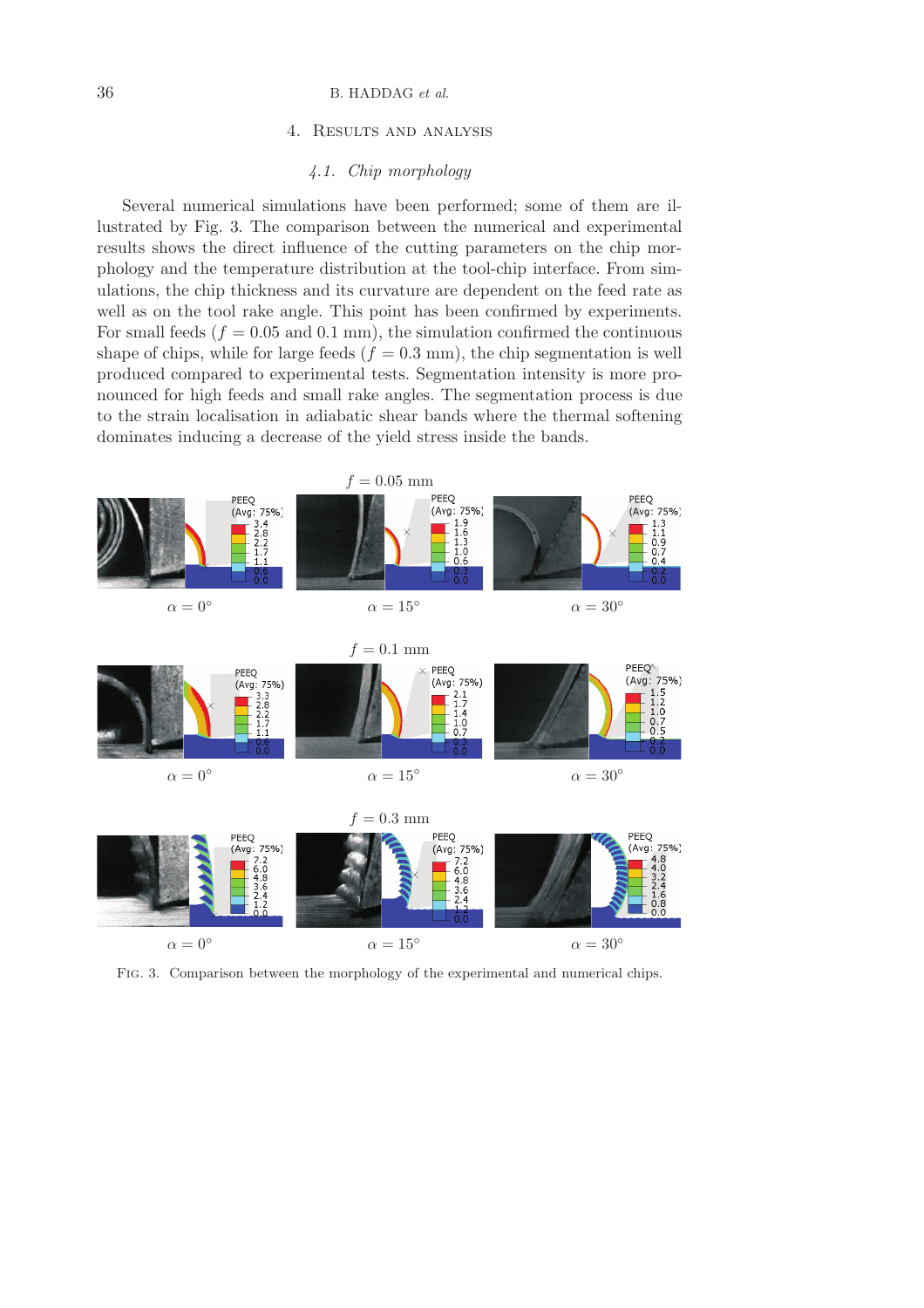#### *4.2. Compression ratio and cutting forces*

Variation of the cutting forces with the feed and tool rake angle at a constant cutting velocity is summarized in Fig. 4a. One can observe an increase in the cutting force vs. the feed rate and a decrease vs. the tool-rake angle.



Fig. 4. Cutting force and compression ratio as a function of the tool rake angle and feed.

Variation of the compression ratio, defined as a ratio between the chip thickness and feed, decreases with both feed rate and tool rake angle, as shown in Fig. 4b. A high value is obtained for the small feed and tool rake angle  $(f = 0.05$  mm and  $\alpha = 0^{\circ}$ ), while the small one corresponds to the high feed and tool rake angle  $(f = 0.3 \text{ mm and } \alpha = 30^{\circ}).$ 

## *4.3. Tool-chip interface temperature*

As shown in Fig. 5, the tool-chip interface temperature increases with the feed ( $f = 0.05, 0.1,$  and 0.3 mm) and decreases with the tool rake angle ( $\alpha =$ 0, 15, and 30 $^{\circ}$ ). For the high feed (0.3 mm) and high rake angles (30 $^{\circ}$ ), the maximum temperature is about 250◦C, while for the smallest one, i.e., for the feed  $(0.05 \text{ mm})$  and tool rake angle  $(0^{\circ})$ , about 150 $^{\circ}$ C is obtained.



Fig. 5. Tool-rake face temperature distribution at the same cutting length.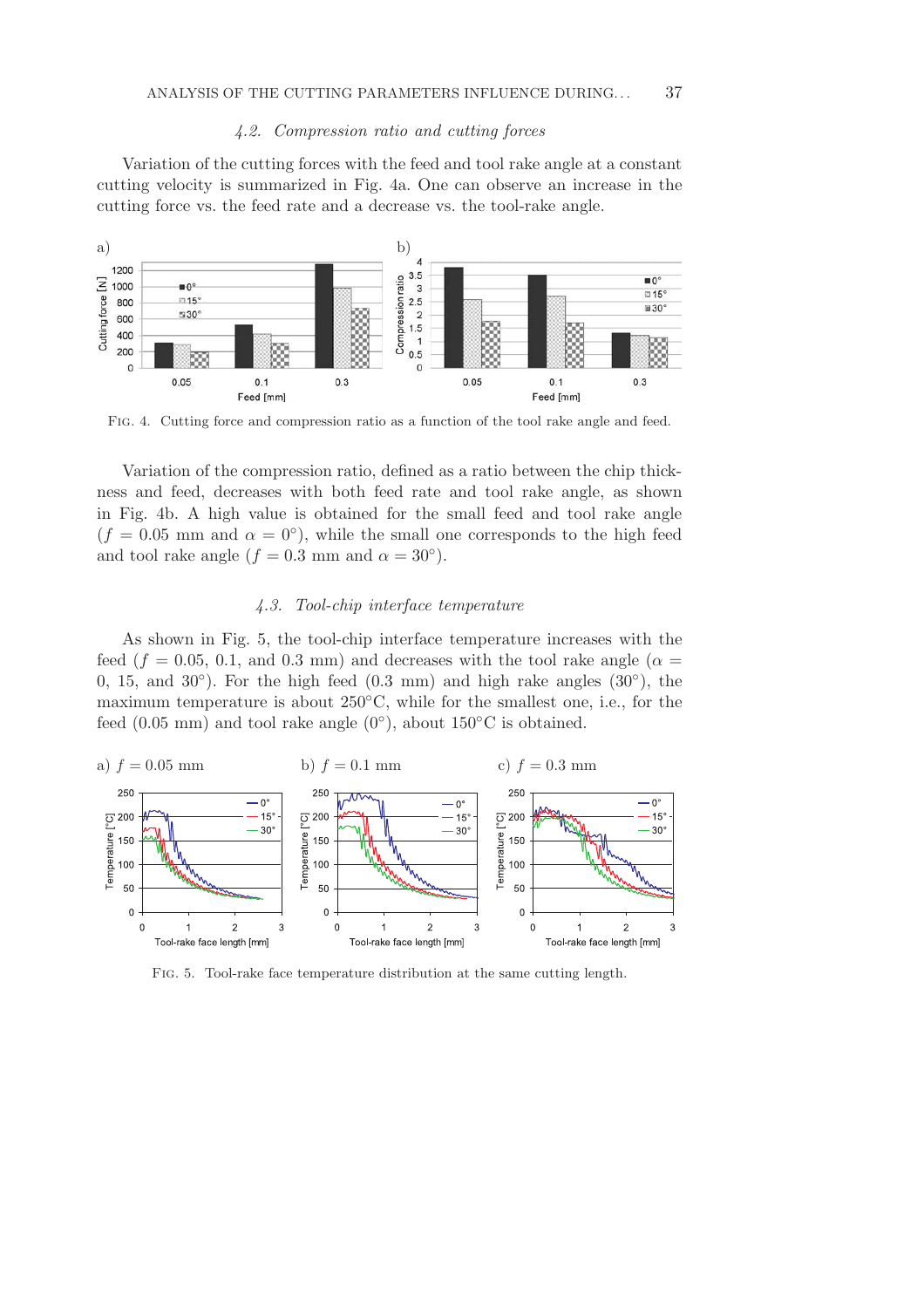The decrease in the temperature level with the rake angle can be explained by the fact that during machining of metallic materials, when the rake angle is large enough, the material flow occurs under sliding contact and with low plastic deformation at the secondary shear zone. Then the produced heat during the chip formation process is lower for the large angles than for the smallest one.

#### 5. Conclusions

The numerical analysis of the cutting process shows in this study the impact of two cutting parameters on some important factors such as the chip morphology, cutting forces, temperature, and compression ratio. The main obtained results can be summarized as follows:

- 1. For small feeds ( $f = 0.05$  and 0.1 mm), the chip has a continuous shape, while for high feeds ( $f = 0.3$  mm) it exhibits a segmented shape. However, the numerical simulation for the segmentation process has to be improved, since for  $f = 0.3$  mm and  $\alpha = 30^{\circ}$  a continuous shape is shown by experimental tests.
- 2. Cutting forces show an increase function vs. the feed rate and a decrease function vs. the tool rake angle. It has also been shown in numerical simulations that oscillations in the cutting force curve are obtained when the segmentation occurs.
- 3. The compression ratio is inversely proportional to both the feed rate and tool rake angle. With this parameter the plastic deformation intensity can be estimated in the chip.
- 4. One important result from this work concerns the evolution of the cutting temperature with cutting parameters. The numerical results confirm that the tool-chip temperature can be strongly controlled by the tool geometry and feed.

In a future work, chip segmentation prediction will be improved by introducing an adequate damage behaviour for the workpiece material. Simulations with a high cutting speed (HSM) will be performed to highlight its impact on the chip morphology and cutting force reduction.

## **REFERENCES**

- 1. ABAQUS Documentation for version 6.8. Dassault Systems Simulia, 2008.
- 2. Johnson G.R., Cook W.H., *Fracture characteristics of three metals subjected to various strains, strain rates, temperatures and pressures*, Engineering Fracture Mechanics, **21**, 31– 48, 1985.